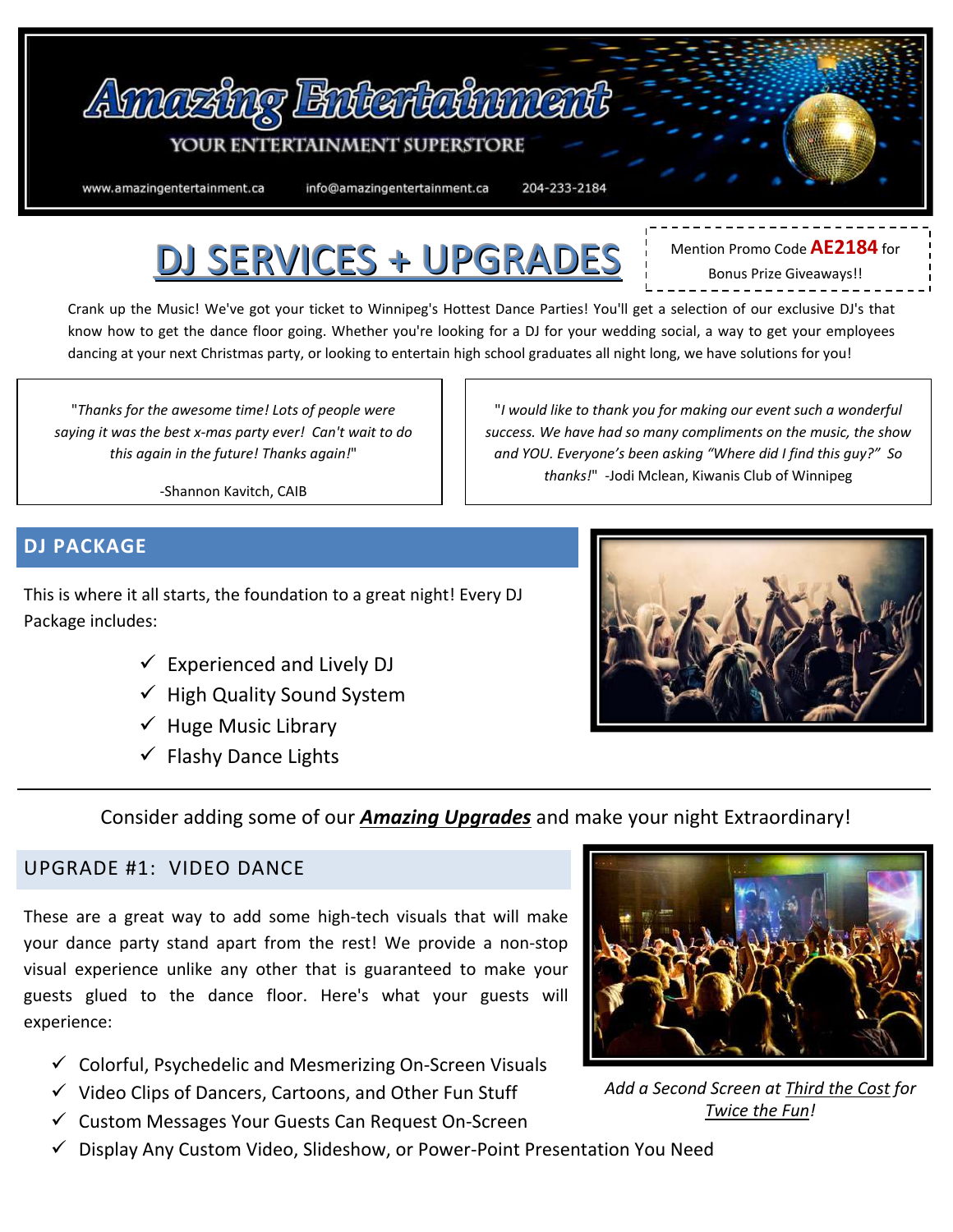### UPGRADE #2: LED DANCE FLOORS

Our durable LED Dance Floors bring an explosion of colour to not only the floor, but to the room itself. Each panel coordinate with the rest of the floor to create dynamic patterns and engaging designs. The sound active mode picks up the pace of the program to change colours along to the beat. Each panel is 1m x 1m (3.25ft x 3.25ft).

| <b>Suggested Packages</b> | Area                    |
|---------------------------|-------------------------|
| 4 Panels                  | $2m \times 2m$          |
| (2x2 Floor)               | $6.5$ ft x 6.5ft        |
| <b>8 Panels</b>           | 2 times (2m x 2m)       |
| (2 separate 2x2 Floors)   | 2 times (6.5ft x 6.5ft) |
| 9 Panels                  | $3m \times 3m$          |
| (3x3 Floor)               | 9.8ft x 9.8ft           |
| 16 Panels                 | $4m \times 4m$          |
| (Large 4x4 Floor)         | $13$ ft x $13$ ft       |
| 25 Panels                 | $5m \times 5m$          |
| (XL 5x5 Floor)            | 16.25ft x 16.25ft       |
| 36 Panels                 | $6m \times 6m$          |
| (XXL 6x6 Floor)           | 19.5ft x 19.5ft         |





### UPGRADE #3: THE JUKEBOX TIME MACHINE

This show in unlike any DJ show you have ever seen! The World's first interactive Video DJ Show. You will not only hear and dance to all the greatest music from the 50's, 60's, 70's, and 80's right to today's top hits, but you will also SEE and be moved by the top moments of each decade as THE JUKEBOX takes you on a trip through time!

The show can also include special guest celebrities (TV, MOVIE and MUSIC STARS), impersonators and dance shows highlighting and enhancing your jukebox memories show.



Get ready to experience a Blast from the Past with Amazing Entertainment's JUKEBOX TIME MACHINE!

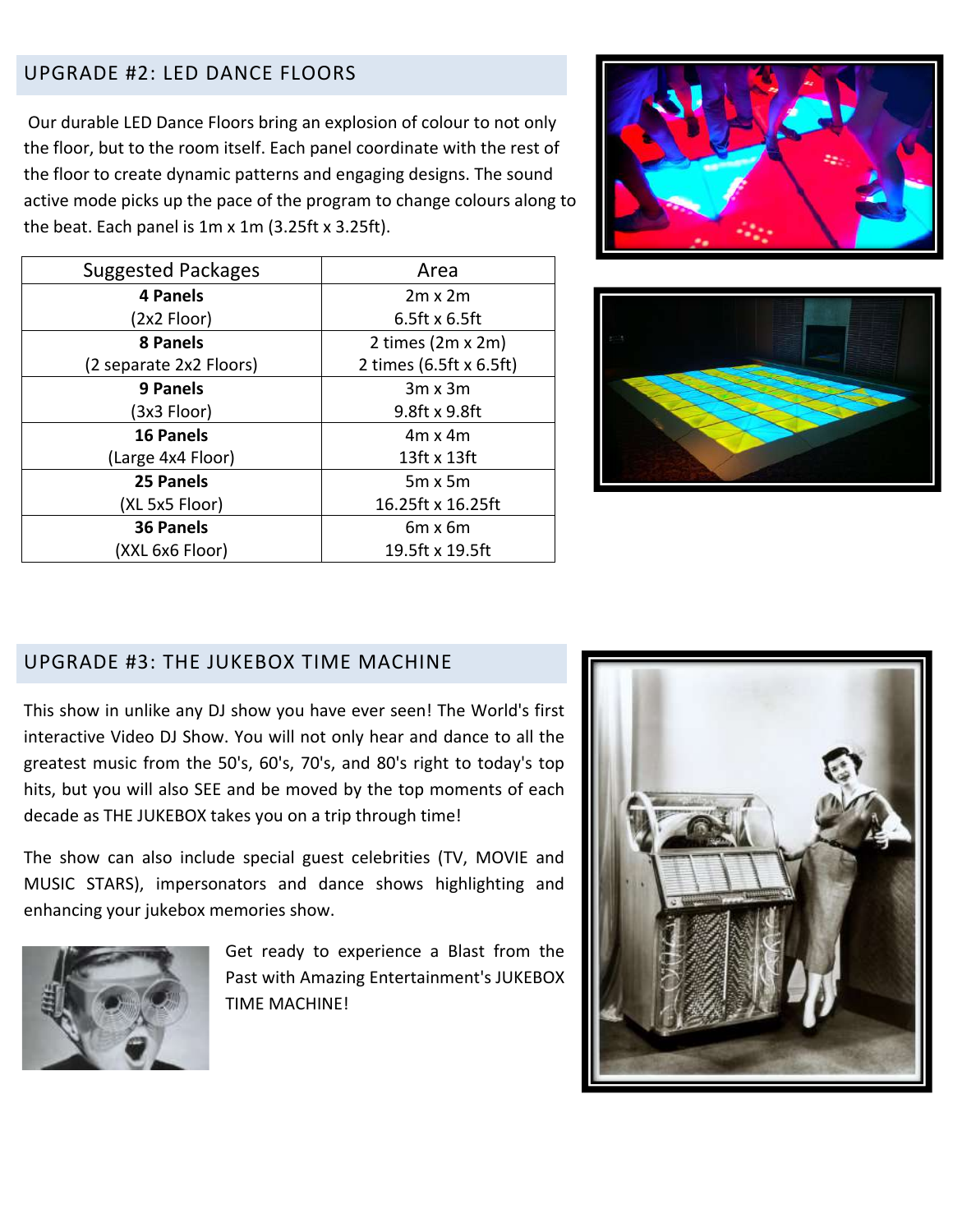### UPGRADE #4: PRIZES

We offer a large selection of fun giveaways such as glow sticks, glow rings, funky light-up glasses, and more. These are a great way for the DJ to entice your guests to hit the dance floor. By the end of the night, the floor is lit up with human fire-flies showing off their dazzling new decor.

### UPGRADE #5: LED CURTAIN

Give the DJ the attention he deserves by placing an LED curtain behind him. This is a great way to make your party more high-tech! An LED curtain can be used to enhance any party with 600 bright and responsive LEDs following one of 14 different flashy and psychedelic programs. The curtain measures 2x3 meters, and the stands stretch between 8'-14' high and 7' - 12' wide.

### UPGRADE #6: LASERS

Do you want your dance party to really shine? Why not add some lasers to your show! Our High-Tech laser show is unlike anything you've seen before and will leave your guests stunned and amazed. See it to believe it!

**Note**: *For best effect, lasers look way better when we fill the room with non-toxic mist from our fog machines. It should be noted that some venues don't allow fog machines so please check with the building's venue coordinator. It still looks great without the fog either way.*



### UPGRADE #7: DANCE SHOWS

Add some extra excitement! Break the ice to really get your dance floor hopping. Our theatrical or dance teams will perform to start the evening and can even teach your crowd a move or two in just about any style. From swing to country line dance, hip hop to go-go this package will guarantee to get everyone pumped up for a great evening on the dance floor.

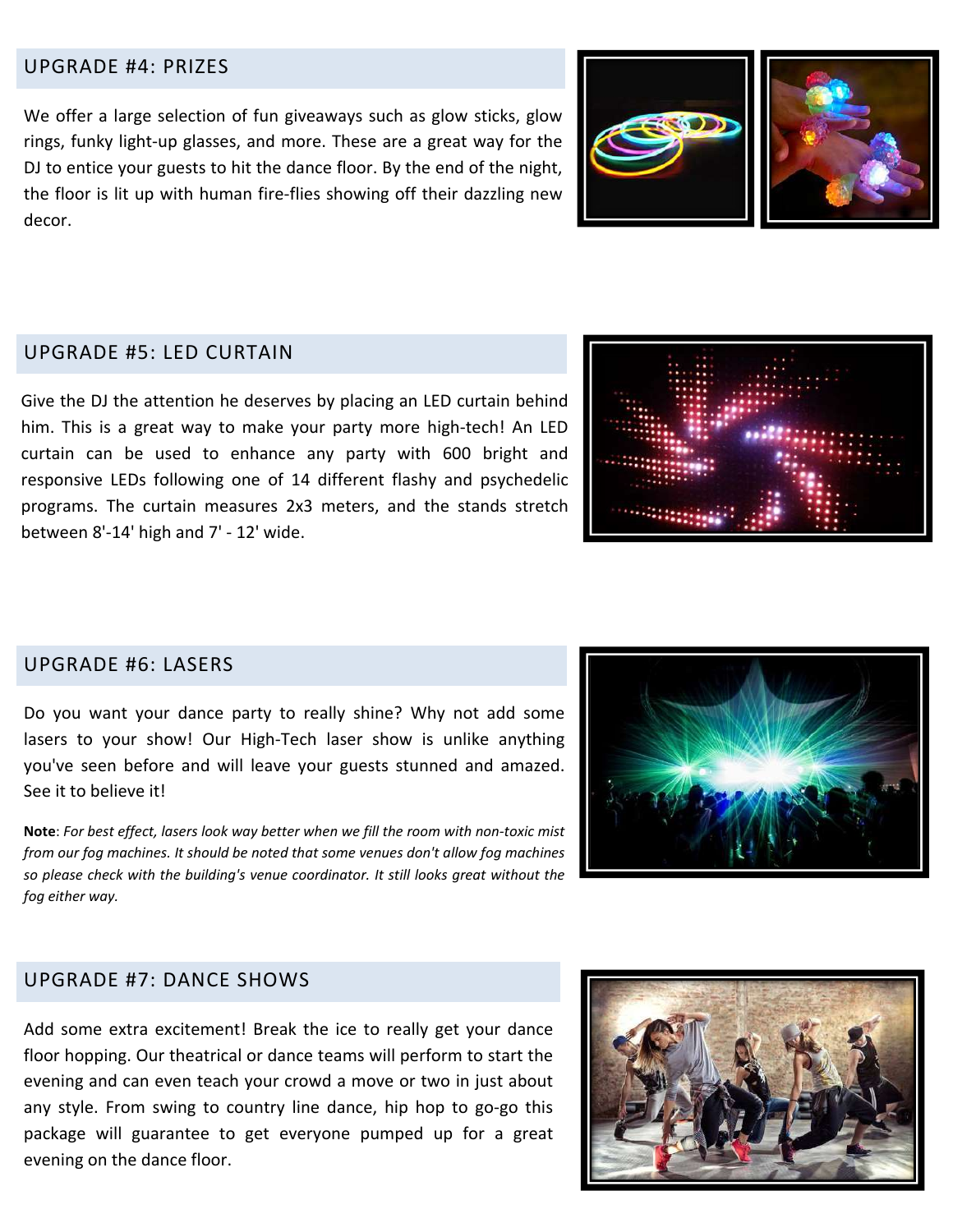### UPGRADE #8: BLACK LIGHTS

Add a special glow to your next event with a black light package. You don't need to spend a ton to make your event stand out.

You've probably seen black lights at amusement parks, museums or Halloween displays. These lights make any white clothes, teeth and various other items glow in the dark!

We also offer black light paints and make up like lip gloss, hair gel and nail polish. Call for a quote.

We recommend getting 4 lights for half a gym size, 8 lights for full gym

### UPGRADE #9: BUBBLE MACHINE

Everyone loves bubbles! Bubble machines are a fun way to add more magic to your evening. The bubbles are blown into the air surrounding your guests on the dance floor. Great for kids dances, weddings, etc.

### UPGRADE #10: GROUND-FOG MACHINE

Ever wanted to dance in the clouds? Now you can! Give an extra special touch to the bride and groom and make their first dance even more memorable.

### UPGRADE #11: UP-LIGHTING

Get some up-lighting for an easy and affordable way to create a modern wedding reception. Up-lighting will wow your guests by transforming your venue and adding ambiance. Clients consistently tell us that up-lighting has added more "pizazz" and garnered more compliments than any other decoration at their reception.